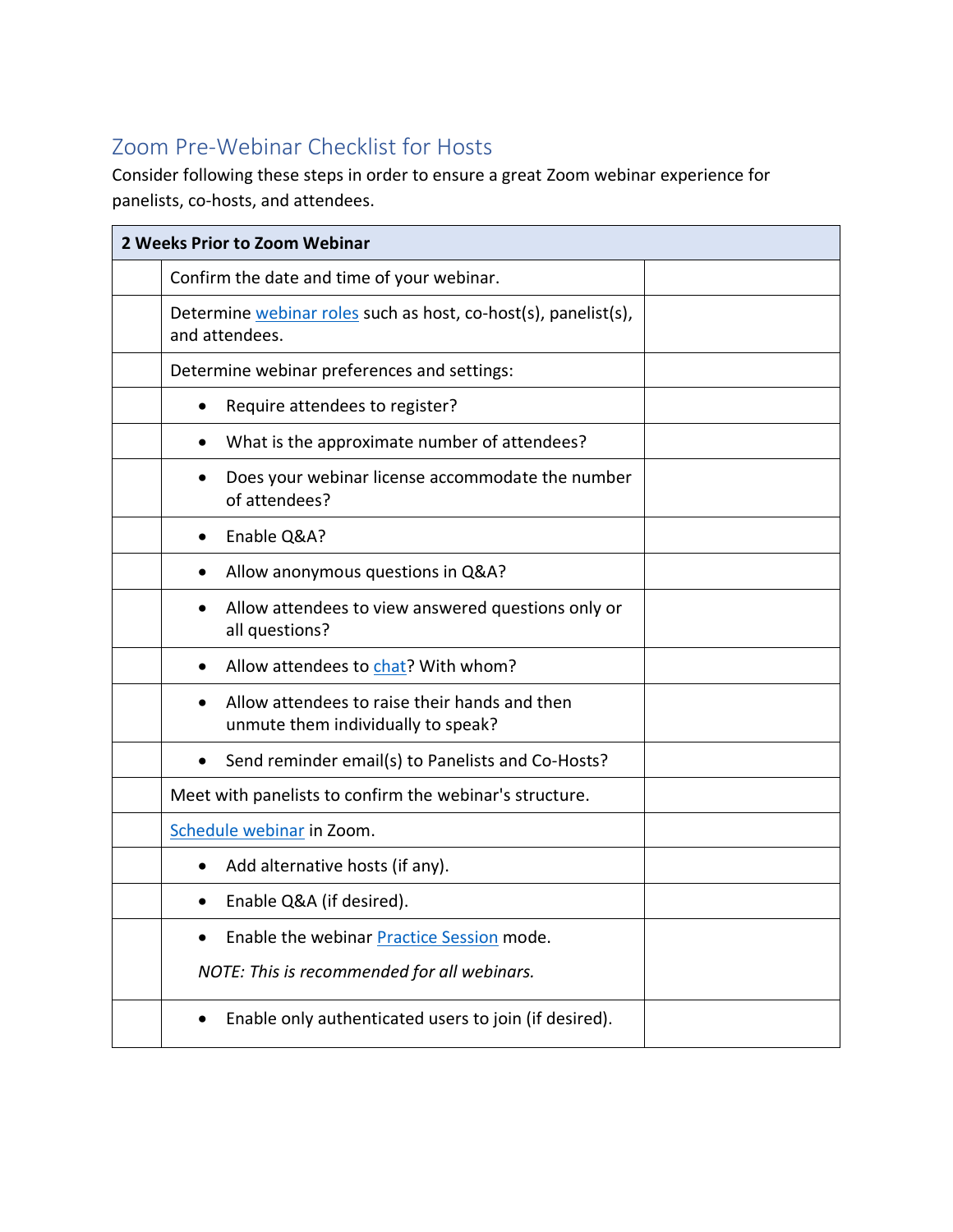| Enable Record the webinar automatically in the                                                                                                                                                             |  |
|------------------------------------------------------------------------------------------------------------------------------------------------------------------------------------------------------------|--|
| cloud (if desired).                                                                                                                                                                                        |  |
| Schedule webinar with registration or without<br>registration.                                                                                                                                             |  |
| Enable or set other optional settings as applicable,<br>e.g., add branding, create polls, etc.                                                                                                             |  |
| 1 Week Prior to Zoom Webinar                                                                                                                                                                               |  |
| Review the webinar and account settings on the Zoom web<br>portal to confirm they're to your liking.                                                                                                       |  |
| Check list of attendees to see who registered (if applicable).                                                                                                                                             |  |
| Encourage participants to download the Zoom app before<br>the webinar if they've never used Zoom.                                                                                                          |  |
| Create a slide with webinar "ground rules" if applicable, to<br>display when attendees join/before presentation begins.                                                                                    |  |
| Schedule and host a dry run webinar with co-hosts and<br>panelists to review the features of Zoom webinars and roles,<br>check the webinar settings, and conduct a practice run of the<br>webinar content. |  |
| NOTE: It's recommended that one person also join the dry<br>run as an Attendee in order to check that the Attendee<br>experience is as expected.                                                           |  |
| If applicable, designate a co-host to manage the Q&A during<br>the webinar.                                                                                                                                |  |
| <b>30 Minutes Prior to Webinar</b>                                                                                                                                                                         |  |
| Start the webinar* from the Zoom web portal or using the<br>webinar link generated previously.                                                                                                             |  |
| *NOTE: The webinar will start in <b>Practice Session</b> mode<br>automatically; only the host, co-hosts, and panelists can<br>enter the webinar in Practice mode.                                          |  |
| Adjust the webinar settings based on your preferences:                                                                                                                                                     |  |
| Click the up arrow to the right of Share Screen and<br>allow All Panelists to share screen (if applicable).                                                                                                |  |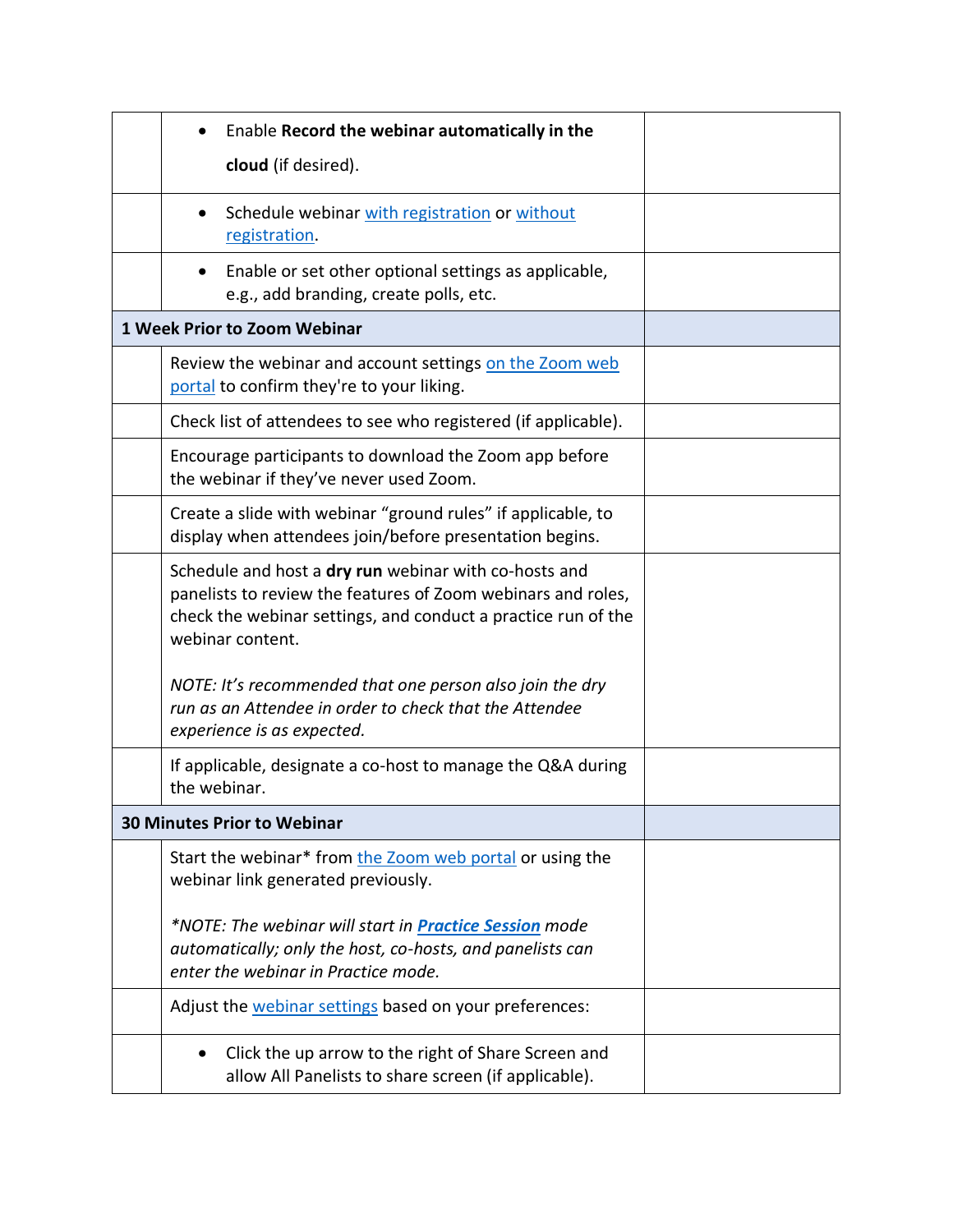| Click More at the bottom of the Participants ><br>$\bullet$<br>Panelists window and check or uncheck your<br>preferred settings. For example:                                                                                                                                 |  |
|-------------------------------------------------------------------------------------------------------------------------------------------------------------------------------------------------------------------------------------------------------------------------------|--|
| Mute Panelists on Entry<br>$\circ$                                                                                                                                                                                                                                            |  |
| Allow Panelists to Unmute Themselves<br>$\circ$                                                                                                                                                                                                                               |  |
| Allow Panelists to Start Video<br>$\circ$                                                                                                                                                                                                                                     |  |
| Allow Attendees to Raise Hand [if you plan to<br>O<br>unmute individual Attendees and allow them<br>to speak]                                                                                                                                                                 |  |
| Click More at the bottom of the Participants ><br>Panelists window and check or uncheck to Set layout<br>for attendees:                                                                                                                                                       |  |
| Follow host view mode<br>$\circ$                                                                                                                                                                                                                                              |  |
| <b>Active Speaker View</b><br>O                                                                                                                                                                                                                                               |  |
| <b>Gallery View</b><br>$\circ$                                                                                                                                                                                                                                                |  |
| Click Chat. Click More and select your preferred Chat<br>settings, e.g., disable Chat for attendees and allow<br>Chat for hosts and presenters only. To do this, select<br>Allow attendees to chat with: No one.                                                              |  |
| Click <b>Participants</b> . Review the list of panelists to ensure all<br>panelists are listed, know how to share their screens, and<br>their microphones are connected.                                                                                                      |  |
| Greet panelists and review the plan for the webinar.                                                                                                                                                                                                                          |  |
| Ask panelists to practice sharing their screen/slides (if<br>applicable); ensure that participants are able to see/hear<br>audio/video.                                                                                                                                       |  |
| NOTE: If a panelist is sharing an audio or video file, they must<br>check "Share computer sound" in the Share Screen window<br>before selecting which application they will share. If they do<br>not check this, participants will not be able to hear audio<br>being shared. |  |
| 10 Minutes Prior to Webinar                                                                                                                                                                                                                                                   |  |
| Check that audio and video are working for host and<br>presenters.                                                                                                                                                                                                            |  |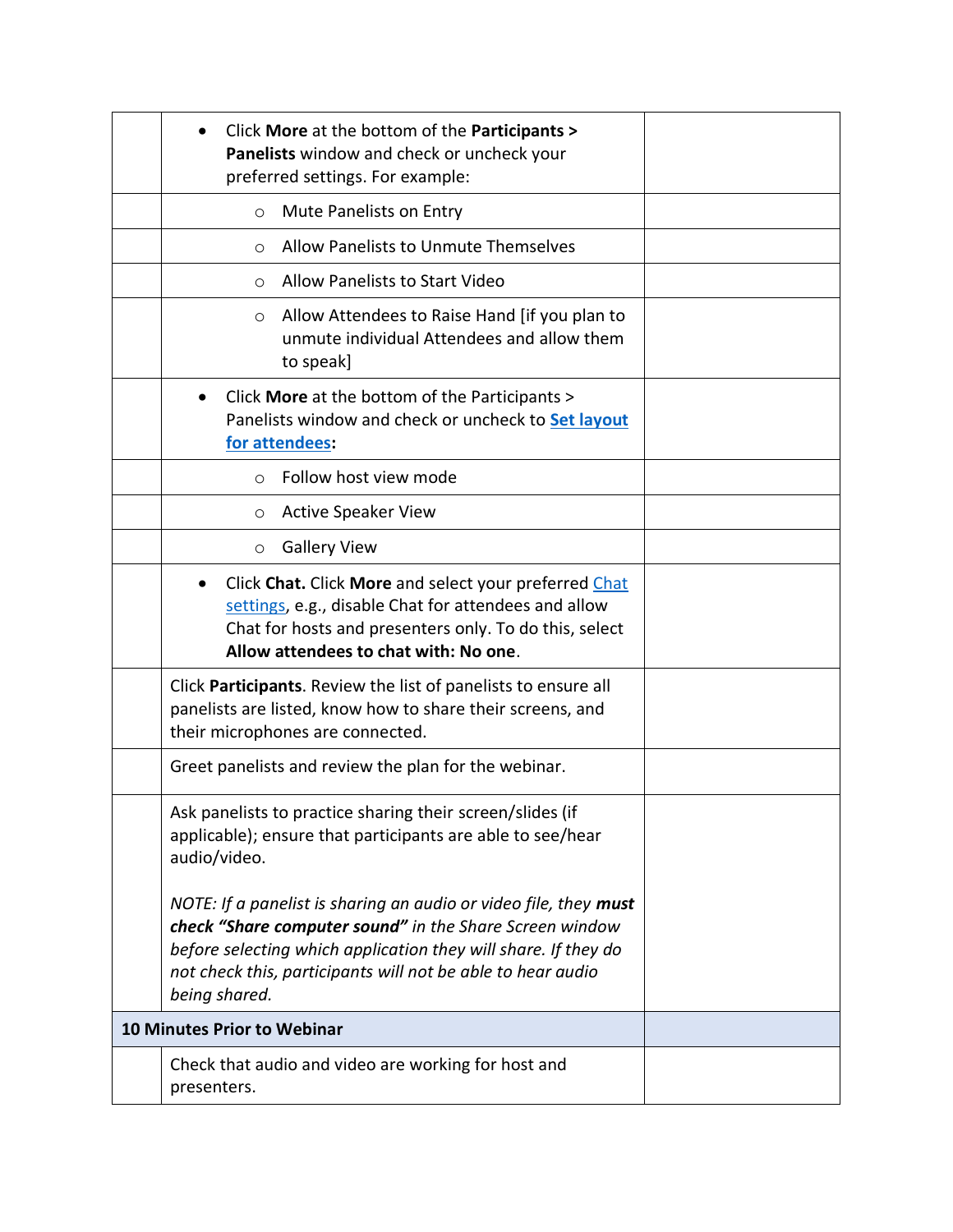| Click the arrow next to the microphone button to<br>change/check the audio settings.<br>Click the arrow next to the video camera to<br>change/check the webcam settings.                                                         |  |
|----------------------------------------------------------------------------------------------------------------------------------------------------------------------------------------------------------------------------------|--|
| Ensure all panelists are on mute when they are not speaking.<br>If necessary, mute all panelists.                                                                                                                                |  |
| Note: In Active Speaker View, any panelist or co-host whose<br>microphone is not muted may appear to attendees as active<br>speaker. To prevent this, mute microphones of any panelist<br>or co-host when they are not speaking. |  |
| <b>5 Minutes Prior to Webinar</b>                                                                                                                                                                                                |  |
| When you are ready to go live and allow attendees to join,<br>click the <b>Broadcast</b> button to move from Practice Session to<br>live webinar.                                                                                |  |
| NOTE: Click <b>Broadcast</b> only if you are prepared to go live and<br>allow attendees to join the webinar.                                                                                                                     |  |
| Attendees join with their microphones muted, but they can<br>see and hear panelists.                                                                                                                                             |  |
| When ready to address attendees, unmute yourself,<br>welcome the attendees, and let them know you'll be getting<br>started soon.                                                                                                 |  |
| <b>During Webinar</b>                                                                                                                                                                                                            |  |
| Confirm that the presenter who is speaking is unmuted with<br>video on (if applicable).                                                                                                                                          |  |
| Check that the webinar is being recorded (unless you<br>disabled this feature intentionally).                                                                                                                                    |  |
| Check attendees list to ensure there are no inappropriate<br>names (i.e., zoombombers) and Remove the attendee if<br>needed.                                                                                                     |  |
| Monitor audio, video, slides, etc. to ensure there are no<br>issues.                                                                                                                                                             |  |
| Host or co-host designated to monitor the Q&A reviews<br>questions and handles them appropriately (if applicable).                                                                                                               |  |